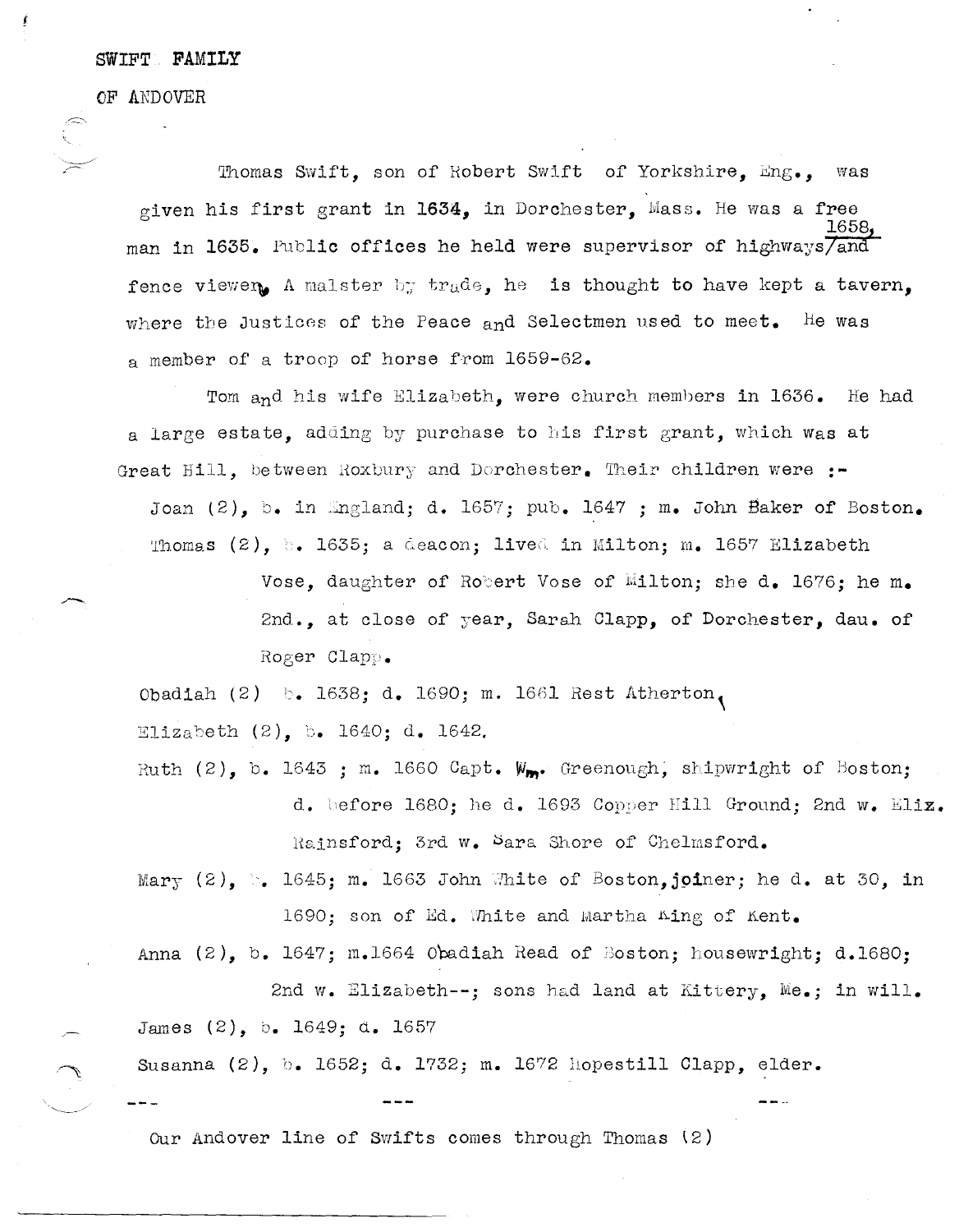| THOMAS (2) SWIFT and Ist wife, EI1Zabeth Vose, had:-                      |  |  |  |  |  |
|---------------------------------------------------------------------------|--|--|--|--|--|
| Thomas $(3)$ , b. 1659; d. 1717; ( had reputed son, Thomas who got legacy |  |  |  |  |  |
| from Thomas $(2)$ .<br>Elizabeth $(3)$ , b. 1662; m. a Pratt.             |  |  |  |  |  |
| Ebenezer $(3)$ , b. 1667; d. 1680.                                        |  |  |  |  |  |
| William $(3)$ , b. 1671; d. in Expedition to Canada 1690.                 |  |  |  |  |  |
| by 2nd wife, Sarah Clapp:-                                                |  |  |  |  |  |
| John (3), b. 1679; m. 1701 Sarah Tileston, daughter of Timothy of         |  |  |  |  |  |
| Dorchester, b. 1671; d. 1747; he grad Harvard U.1697;                     |  |  |  |  |  |
| 1st minister of Framingham, 1701; d. 1745.                                |  |  |  |  |  |
| Samuel (3), b. Bec.10,1683; m. 1707 Ann Holman, daughter of Thos.         |  |  |  |  |  |
| Holman of Milton; she d. 1769; he d. 1747. he was wealthy                 |  |  |  |  |  |
| and influential and held many town offices, Judge of Court                |  |  |  |  |  |
| of Common Pleas; Col. of Militia; Representative; Moderator               |  |  |  |  |  |
| and Selectman; he was austere and arbitrary; of personal                  |  |  |  |  |  |
|                                                                           |  |  |  |  |  |

-2

beauty and elegant bearing, noted among his descendants,

fine monument in Milton.

 $(3)$ Col. Samuel Swift ( Thomas (2) (1) ) and Ann Holman, had:-<u>I7II</u> b. Thomas (4), b. 1710; m. 1739 Elizabeth Crihore, she d. 1782; he d. - had-Elizabeth  $(5)$  b. 1742.

Sarah  $(4)$ , b. 1711; m. 1730 John Adams.

Anna  $(4)$ , b. 1712; m. 1739 Solomon Hessey of Hingham.

Patience  $(4)$ , b. and d.1714.

Samuel (4), b. 1715; of Boston; m. 1735 Eliphat Tilley, dau. of Sam and Eliphat, b. 1713; m. 2nd. 1757 Ann Foster, b. 1729, dau. Capt. Hopestill Foster of Boston; she d.1788; he d.1775; he

> was of Harvard, 1735; studied Law with Gridley; partner of John Adams, later President of U.S.; imprisoned by Gen. "age for helping Bostonians to hide arms; buried Kings Chapel  $\text{Yd}_{\bullet}$ in Tilley's lot.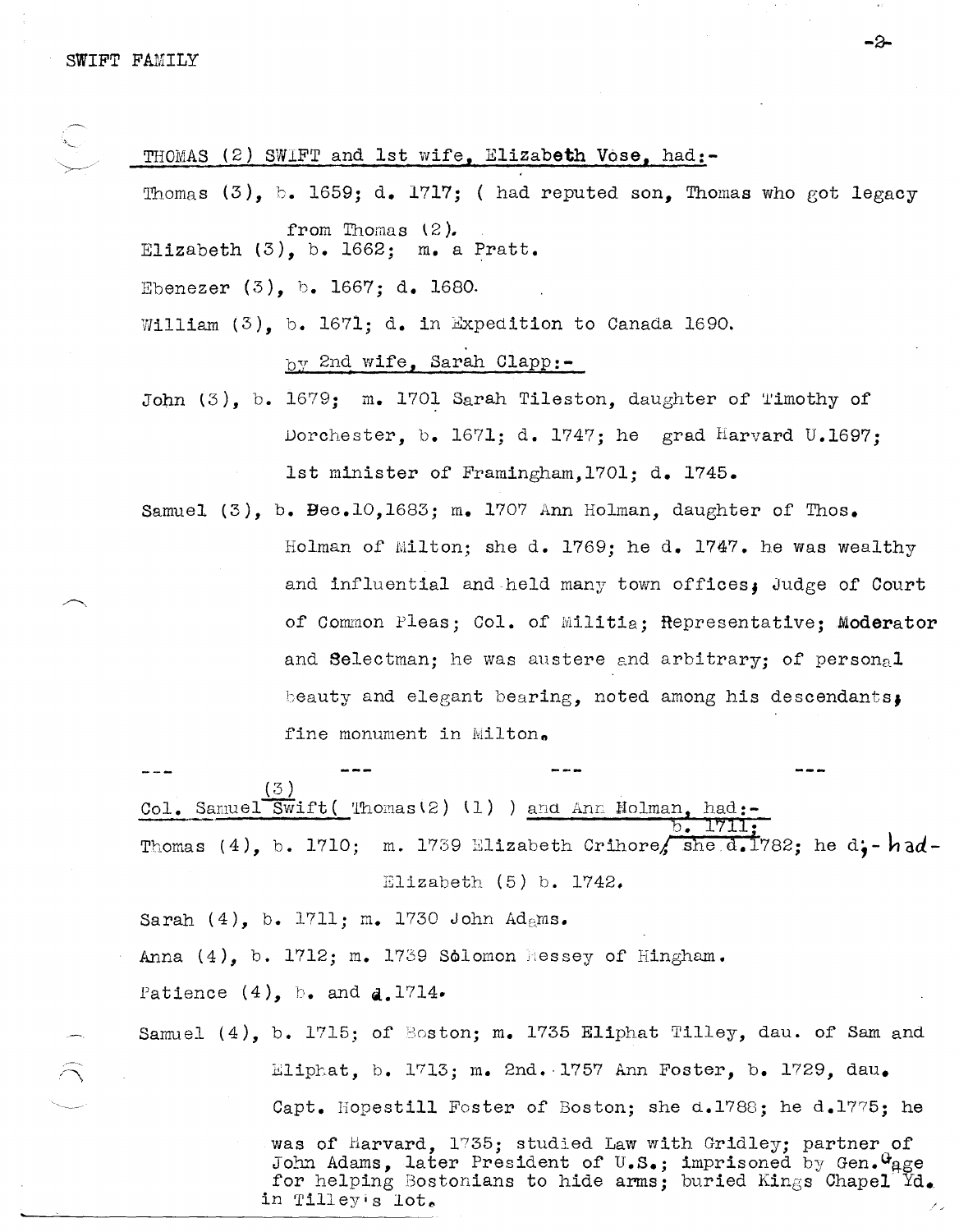|  | Children of Col. Samuel (3) Swift and Ann Holman, (cont,):-                       |                                                              |                                                                                              |        |
|--|-----------------------------------------------------------------------------------|--------------------------------------------------------------|----------------------------------------------------------------------------------------------|--------|
|  | Ebenezer $(4)$ , b. 1716; 1717                                                    |                                                              |                                                                                              |        |
|  | Patience $(4)$ , b.1718; m. 1739 Ebenezer Wadsworth.                              |                                                              |                                                                                              |        |
|  | Nathaniel (4), b. Sept. 25, 1719; of Milton; yeoman and gentleman;                |                                                              |                                                                                              |        |
|  |                                                                                   |                                                              | pub. 1742 to Kebecca Tucker; she d. 1793; he was constable                                   |        |
|  |                                                                                   | and fence viewer; d. 1767.                                   |                                                                                              |        |
|  |                                                                                   | John (4), b. 1721; housewright of Milton; d. unm.            |                                                                                              |        |
|  | Abigail $(4)$ , b. 1722                                                           |                                                              |                                                                                              |        |
|  |                                                                                   |                                                              | Ebenezer (4), b. 1724; m. Judith Clapp, dau. of Nehemiah, 1747; she b.                       |        |
|  | 1729; d. 1784; he d. 1805; he was Surveyor of Highways,                           |                                                              |                                                                                              |        |
|  |                                                                                   | $1758 - 1778$ .                                              |                                                                                              |        |
|  |                                                                                   |                                                              |                                                                                              |        |
|  | $Nath'1$ (4) Swift( Col. Samuel(3)Thos. (2)(1) and Rebecca Tucker, had:-          |                                                              |                                                                                              |        |
|  | Rebecca $(5)$ , b. 1742; m. James Tucker, 1763.                                   |                                                              |                                                                                              |        |
|  |                                                                                   |                                                              | Sarah $(5)$ , b. 1745; m. 1777 Sam <sup>n</sup> enshaw, son of Sam and Waitstill, of         |        |
|  |                                                                                   |                                                              | Milton, b. 1744; Harvard Unllege; went to Northampton; she                                   | d.1781 |
|  |                                                                                   | Eliphat (5)b. 1747; m. John Baker, Jr., of Dorchester, 1777. |                                                                                              |        |
|  | Patience $(5)$ , b. 1748; d.y.                                                    |                                                              |                                                                                              |        |
|  |                                                                                   | Mary (5), b. 1751; m. Jos. Bennett, 1775.                    |                                                                                              |        |
|  |                                                                                   | Patience $(5)$ , 2nd.b. 1749; m. 1799 Daniel Newell of Lynn. |                                                                                              |        |
|  | June 12,<br>Nath'l (5), b./1754; of Dorchester; b. in Milton; d. Nov. 16,1831; m. |                                                              |                                                                                              |        |
|  | Sept. 25,1777 mary Baker, b. Feb. 7,1756.                                         |                                                              |                                                                                              |        |
|  | Abigail $(5)$ , b.                                                                | ; m. Reuben Ferry, 1781; d.                                  |                                                                                              |        |
|  |                                                                                   |                                                              | Jonathan (5), b. $\frac{F_{\Theta}}{1759}$ ; m. Silence White of Weymouth, who d. in Boston, |        |
|  |                                                                                   |                                                              | July 16, 1817; he d. in ANDOVER, 1808, March 4; No Ch.                                       |        |
|  |                                                                                   |                                                              |                                                                                              |        |

**-3-**

30 statistica (19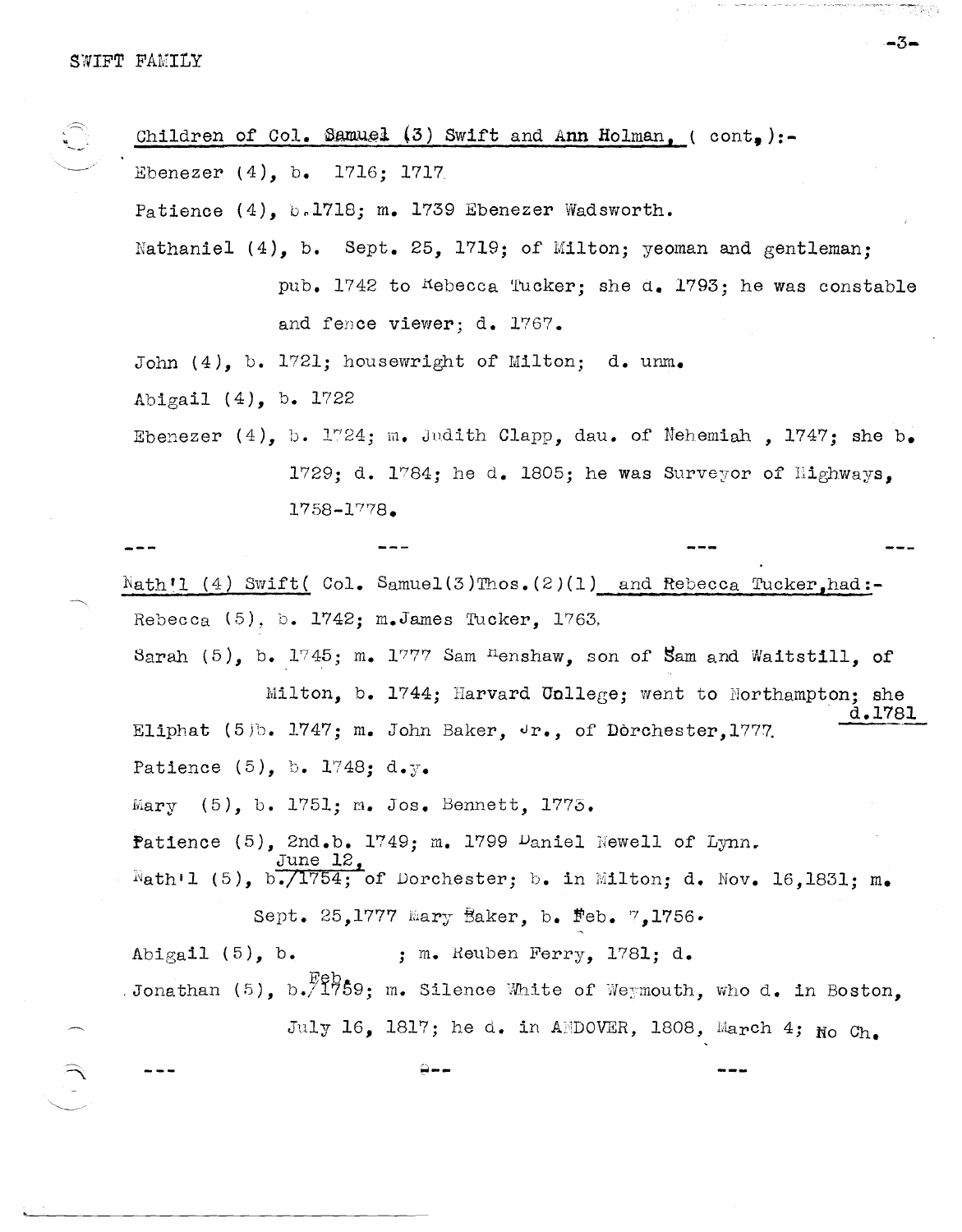Nath'l (5) Swift (  $N$ athe (4)  $\text{Sam}(3)$  Tom(2) (1) and Mary  $\text{Baker}_1$  had:- $N_{\text{at}}$  (6), b. July 15,1778; physician; m. Nov. 27,1803 Sarah Abbott, daughter of Timothy; b.  $May 22$ , 1783; d. Sept.ll.1858; he d. in Andover, Bec. 7, 1840 • He was Justice of the Peace; coroner: Postmaster: Notary Public: Director of Essex Bank. William (6), b. Sept.ll. 1779; also a physician: Harvard 1809: Med. Sc. 1812; surgeon in Navy; was on Chesapeake when she fought the Shannon in Boston Harbor; made prisoner and sent to Nova Scotia; was with Lawrence when be died; taken prisoner 1813 6n Syren; to Cape of Good Hope 1820; U.B. Consul to Tunis; 1827 on Erie; 1829 on Constitution - to England, France and the *"*"editerranean and later to N.Y. Naval hosp. during cholera epidemic  $1833-36$ . On No. Warolina dnd fleetsurgeon of Pacific Squadron; after 1839 stationed at N. York: Boston and Newport, 1862; in service 51 years; retired; lived in Brooklyn; d. Bec.  $2^{\gamma}$ , 1864; m. 1850, Martha Phelps, dau. Luke Pheibps and Mary Montague of Westhampton. Mary  $(6)$ , b. 1781; d. 1877 unm.

Sarah (6), b. 1782; d. 1877 unm. Samuel (6), b.  $P$ ec. 2, 1785; sea capt. m. 1819 Eliza Hester Wilkings of Wilmington, b. 1800 ; d. 1866; he was shipmaster 24  $yrs.$ ;lst American to voyage to  $N.W.$ ; handsome; retired 1836; mormed from Dorchester to Weneva,  $N_{\bullet}Y_{\bullet}$  1838; then to Princeton, Ill.; circled the globe 5 times. constructed Stephen Girard's ships. Nath'l (6) Swift(Wathe (5) (4) Sam(3) Tom(2) (1) and Sarah Abbott,had: Nath'l (7), b.1805; m. 1832 Martha Jane Kidder, dau. of Francis, of ANDOVER, b. 1813; she d. 1843; he m. 2nd., Oct. 13,1847, Almena Jacobs, dau. of Polycarp Jacobs and Kebecca Coffin, of Dorchester or Milton, b. 1831; d. 1895; he d.1878; was a merchant in ANDOVER; Andover Bank director; Pres. Abbot Academy trustee of Savings Bank and treasurer.

-4-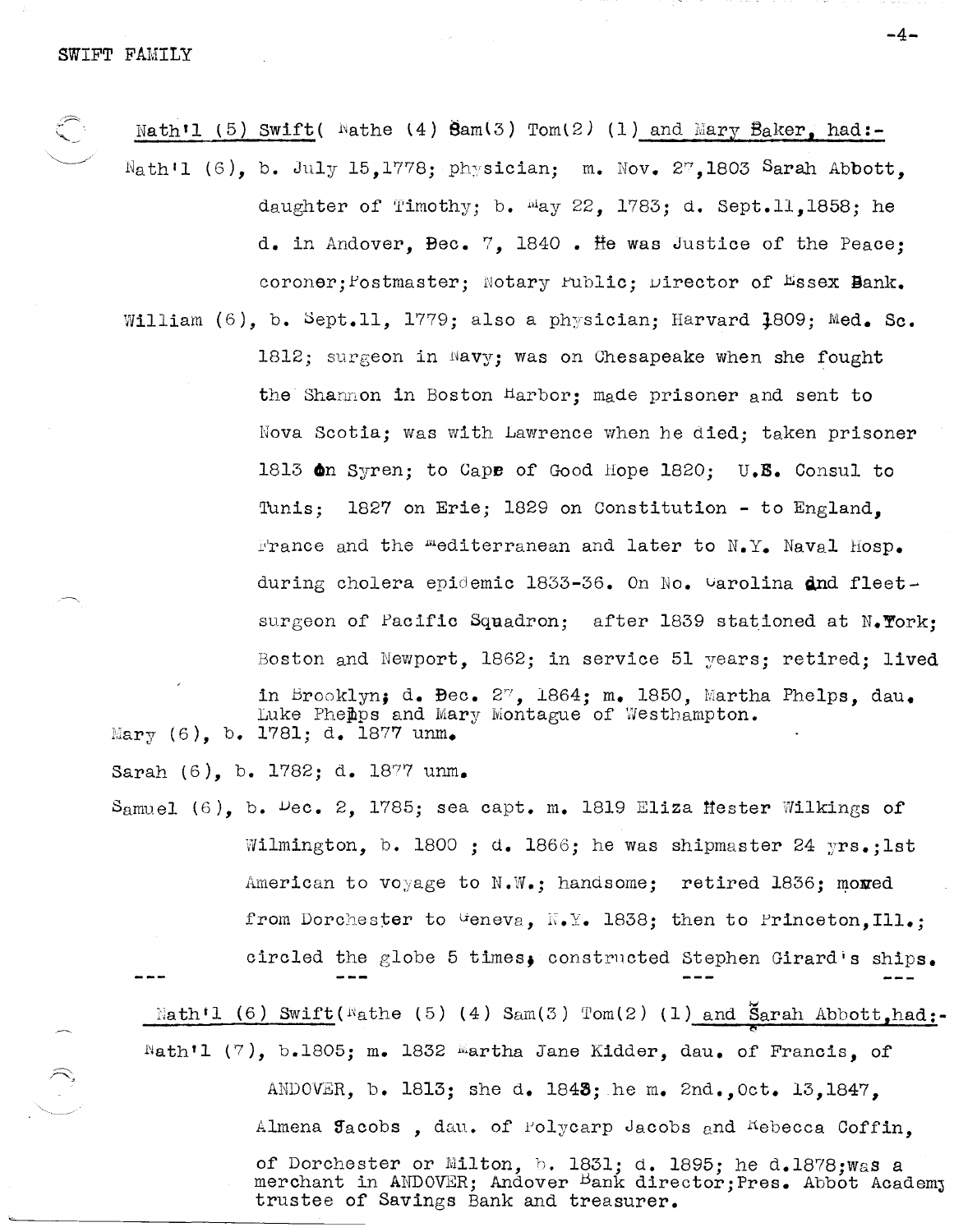Children of Nathfl (6) Swift and Sarah Abbott, ( cont.) **:-**

George Baker  $(7)$ , b. July 30, 1806; grad. Harvard Medical Sch.1830; m. 1831 Mary Bennett Warren of Framingham; practised in Manchester, N.H.; Lawrence, Mass., went to N.Y. state. died 1872; stone in So. Iard.

Sarah Frances (7), b. Nov. 15,1807; m. June 19,1833 Rev. Jeffries Hall:-Constance  $(8)$ , b. 1834; m. Moses Foster-2nd w. Edward rercival  $(8)$ , b. 1836. lienry K.  $(8)$  b.-

 $N$ ath<sup> $1$ </sup> ( $7$ ) Swift ( $\text{#}$ athe  $(6)(5)(4)$  Sam $(3)$  Tom $(2)(1)$  and  $\text{#}$ artha  $\text{#}$ ane Kidder: (8) George Francis, b. 1833 ; died in Andover, July 3, 1906; lived in the old family homestead, corner of Main and Chestnut, where he was born. Went to N. Y. in 1862 on a business career; then to the South and West, then to rennsylvania; finally returned to Andover. Burial in South Ch. cemetery Martha Elizabeth (8) b. 1836; died here in family home where she and Charlotte lived with brother George  $F_{\bullet}$ Charlotte liarris (8), Anne Hartwell (8), b. 1842; m. Dr. J.F. Richards; no. ch. ; lived in Andover. by 2nd wife Almena Jacobs:-Elizabeth Florence  $(8)$ , b. 1860; grad. Abbot 1881; lived with sister, /Brook St., 1919.  $k$ ate Adams (8), b. 1869; lived with sister. George Baker (7) Swift(Kathe (6)(5)(4) $\delta$ am(3)Tom(2)(1) and Mary B. Warren:.  $\mathbb{E}$ ary (8) George Warren (8)

Catherine (8)

Frank (8)

**-5-**